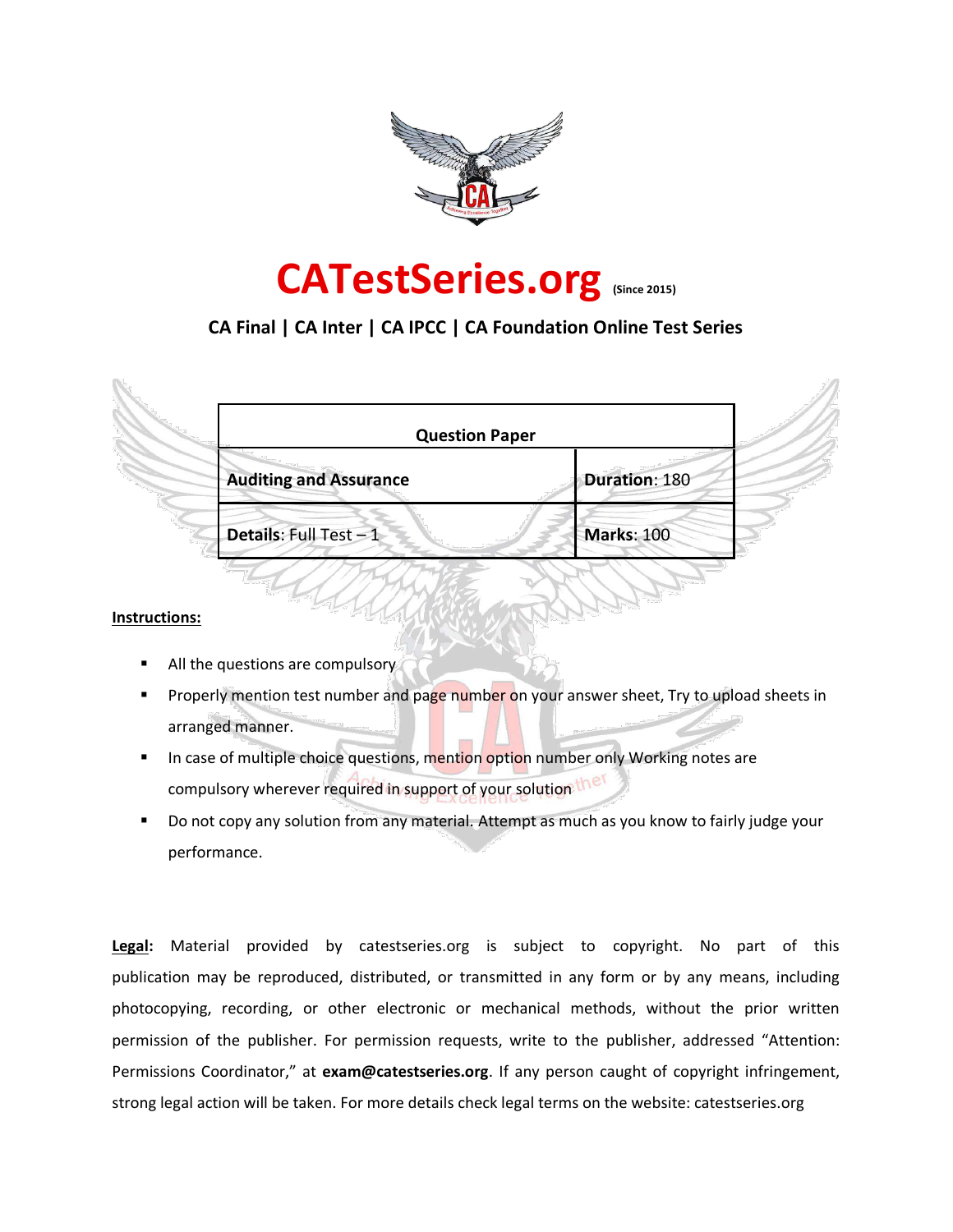**Notes: 1. Question Paper comprises two part, Part I and Part II**

**2. Part I is having multiple choice Questions which is compulsory**

**3. Part II Comprise descriptive Questions and in which Question No. 1 is Compulsory and answer any 4 out of remaining 5 questions**

**4. Answer new Question on new page**.

**Part I**

**CASE STUDY 1**

ABC Ltd. is a company dealing in products namely chocolate and coffee. ABC Ltd. approached audit firm XYZ & Associates for the statutory audit of its financial statements for the year ended 31.03.2019. The Gross turnover of the company is Rs.105 crores, out of which turnover from one of its product namely coffee is of Rs.95 crores during the immediate preceding Financial Year. Achiev

During the course of Audit, XYZ & Associates found certain delay in the payment of the Employees Provident Fund by ABC Ltd. They understand that the same need to be reported under the relevant provisions of Companies (Auditors Report) Order 2016.

During the FY 2018-2019, Mrs. X wife of CA Mr. X who is partner in XYZ & Associates acquires certain shares of ABC Ltd. The audit firm is of the opinion that this may call for a disqualification for the firm for being working as the auditor of the company under the relevant provisions of the Companies Act 2013.

Further, ABC Ltd. also approached the auditors to provide them the Investment Banking service to which the auditors denied as per the provisions of Companies Act 2013.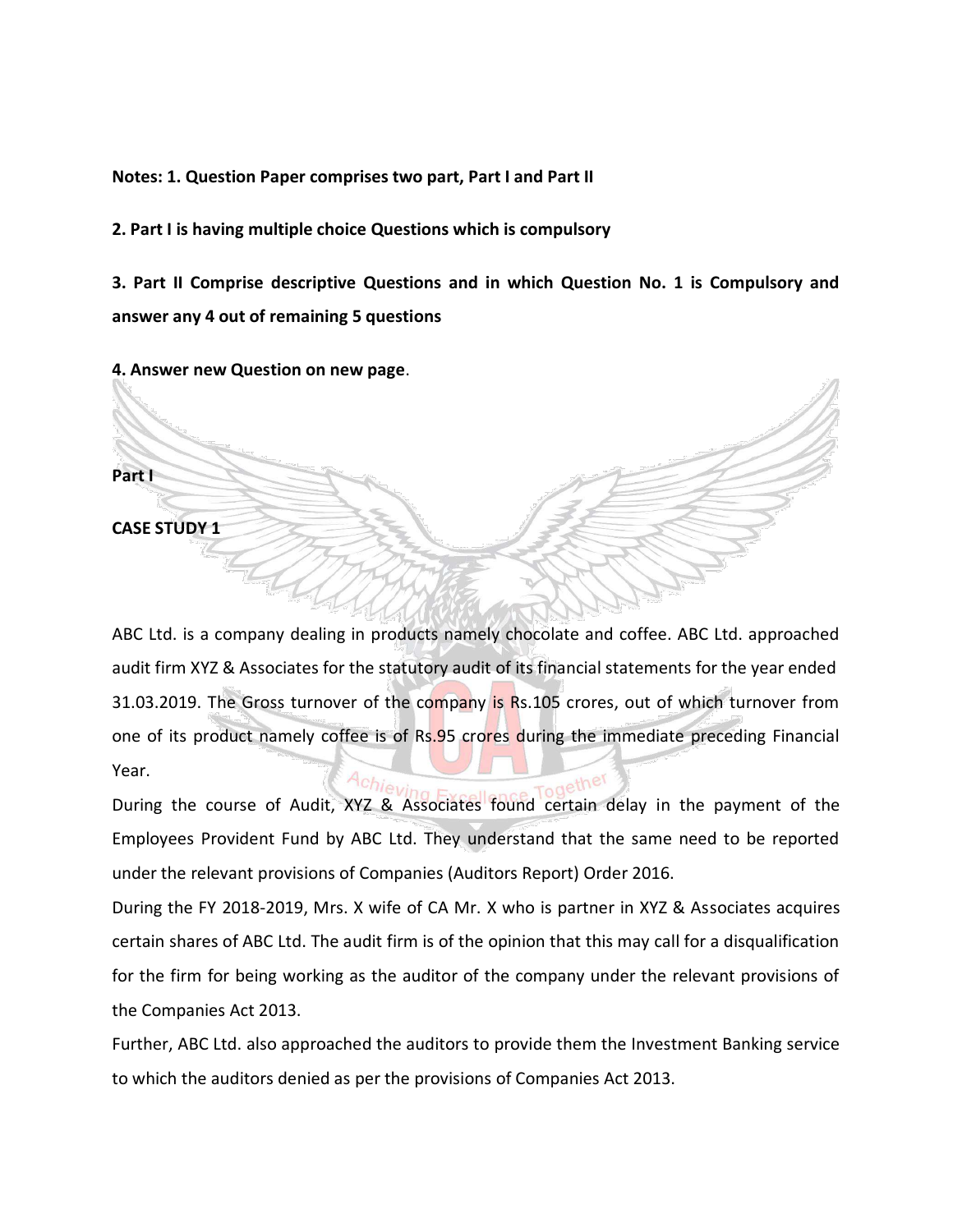During the course of audit, XYZ & Associates has reason to believe that an offence of fraud involving some amount has been committed in the ABC Ltd. by its General Manager. The auditors understand that there is a requirement for reporting of fraud by the auditors under the Companies Act and the relevant rules.

I. Based on the above facts, answer the following:-

1. After the appointment of XYZ & Associates, ABC Ltd. should inform the auditor and file a notice of such appointment with registrar within:-

- (a) 60 days
- (b) 30 days
- (c) 15 days

(d) 20 days

II. If Mrs. X acquires security exceeding the prescribed limit in the ABC Ltd., then XYZ &

Associates shall take corrective actions within………….days. What is the prescribed limit:-

- (a) 100 days, Market Value Rs 1, 00,000
- (b) 60 days, Face value Rs 1, 00,000
- (c) 90 days, Face value Rs 1, 00,000
- (d) 15 days, Market Value Rs 1, 00,000

III. Under which section reporting of fraud by an auditor to the Central Government is required<br>Interving Excellence Togetti and what is the amount of fraud:-

- (a) Section 143(12), 1 crore & above
- (b) Section 139(12), 1 crore & above
- (c) Section 143(12), 2 crore & above
- (d) None of the above

IV. What is the requirement for ABC Ltd as per the relevant provisions regarding maintenance of cost records:-

- (a) Maintenance of cost records is mandatory, in form CRA 1.
- (b) Maintenance of cost records is mandatory, in form CRA 2.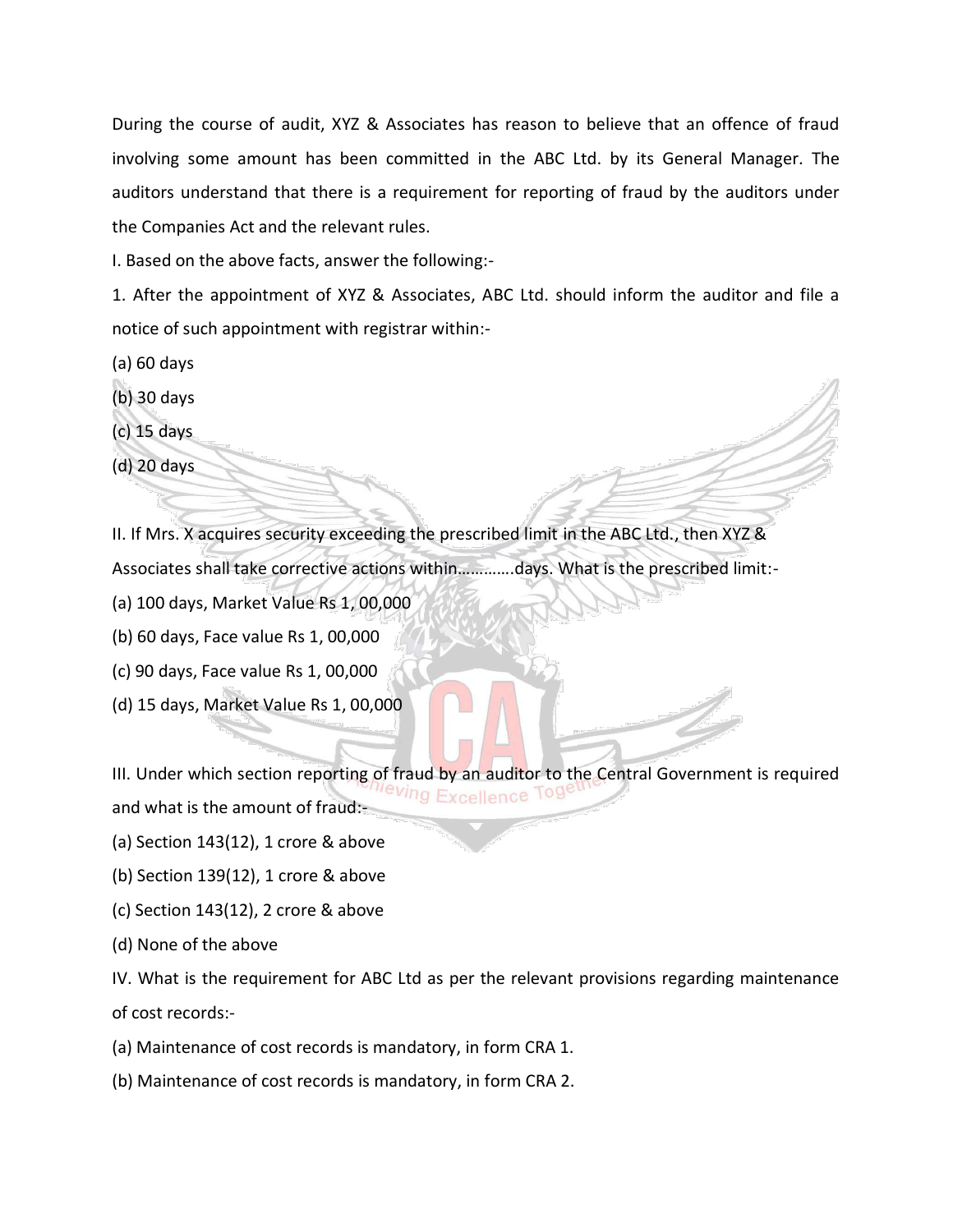(c) Maintenance of cost records is mandatory, in any general format

(d) No requirement of maintenance of cost records

V. Under relevant clause of CARO,2016, XYZ & Associates is required to report the extent of arrears of Employees Provident Fund as at the balance sheet date:-

**(5×2=10 MARKS)**

(a) Exceeding 9 months

(b) Exceeding 3 months

(c) Exceeding 6 months

(d) Exceeding 12 months

**CASE STUDY 2**

You are an audit manager at Bomkeysh& Co and are approaching the end of the audit of Santoor Co, which is a large listed retailer. The draft financial statements currently show a profit before tax of Rs.65 lakhs and revenue of Rs.660 lakhs for the financial year ended 31March 20X6. You have been informed that the finance director left Santoor Co on 28Feb 20X6.

As part of the subsequent events audit procedures, you reviewed post year-end board meeting minutes and discovered that a legal case for unfair dismissal has been brought against Santoor Co by the finance director. During a discussion with the Human Resources (HR) director of Santoor Co,

you established that the company received notice of the proposed legal claim on 10 April 20X6. The HR director told you that Santoor Co's lawyers believe that the finance director's claim is likely to be successful, but estimate that Rs. 150,000 is the maximum amount of compensation which would be paid. However, management does not intend to make any adjustments or disclosures in the financial statements.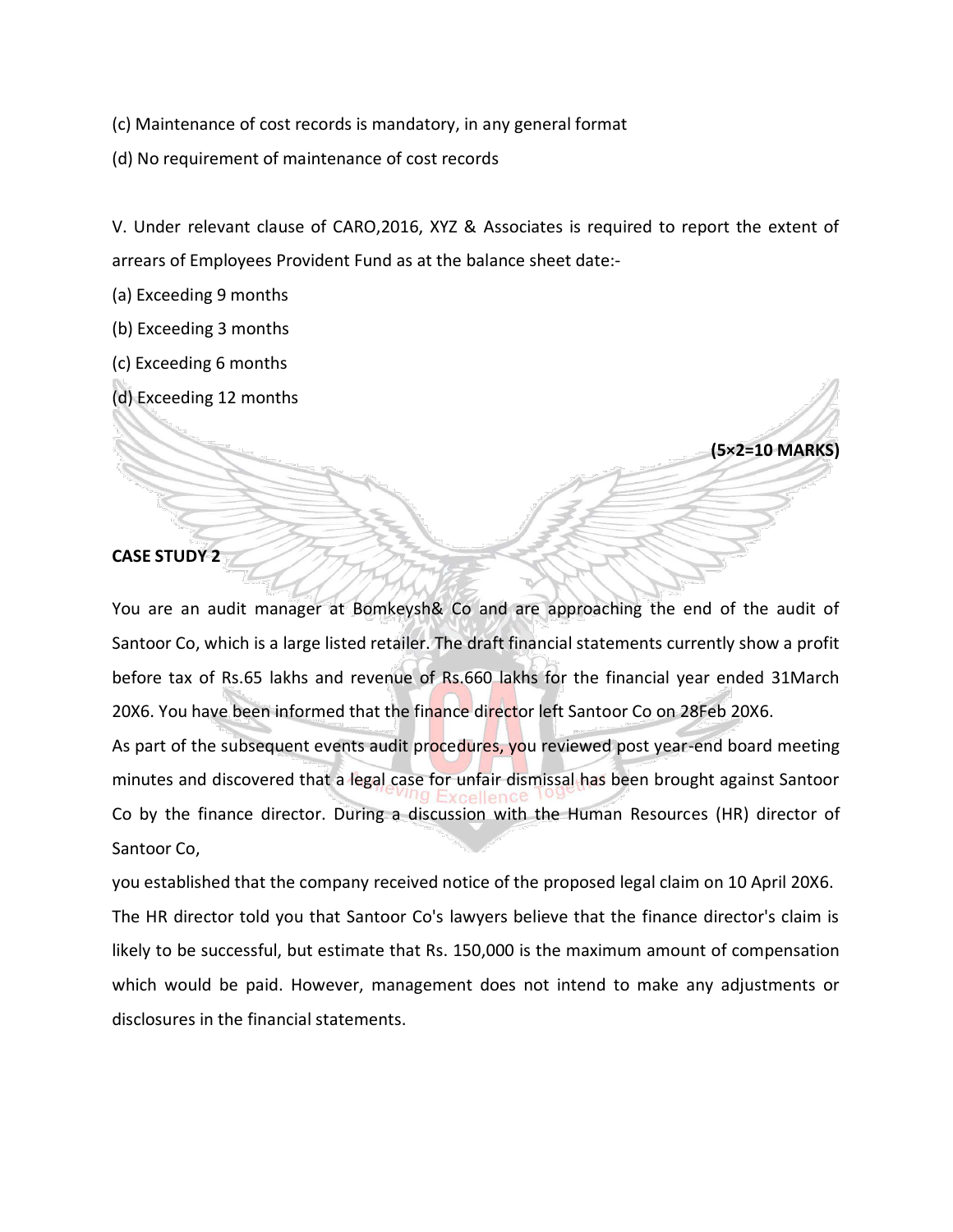I. Bomkeysh& Co has a responsibility to perform procedures to obtain sufficient, appropriate evidence that subsequent events are appropriately reflected in the financial statements of Santoor Co. Until which date the auditor should perform subsequent events procedures

a) The date the subsequent events review is performed

b) The date of approval of the financial statement

- c) The date of the auditor's report
- d) The date the financial statements are issued

II. If, after the financial statements have been issued, Bomkeysh & Co becomes aware of a fact which may have caused its report to be amended, the firm should consider several possible actions. Which TWO of the following are appropriate actions for Bomkeysh& Co to take?

i) Discuss the matter with management and, where appropriate, those charged with governance

ii) Obtain a written representation from management

iii) Consider whether the firm should resign from the engagement

iv) Enquire how management intends to address the matter in the financial statements where

Achieving Excellence Together

appropriate

a) i, ii

b) i, ii, iii

c) ii, iii, iv

d) i, iv

III. Which of the following audit procedures should be performed to form a conclusion as to

whether the financial statements require amendment in relation to the unfair dismissal claim?

(1) Inspect relevant correspondence with Santoor Co's lawyers

(2) Write to the finance director to confirm the claim and level of damages

(3) Review the post year-end cash book for evidence of payments to the finance director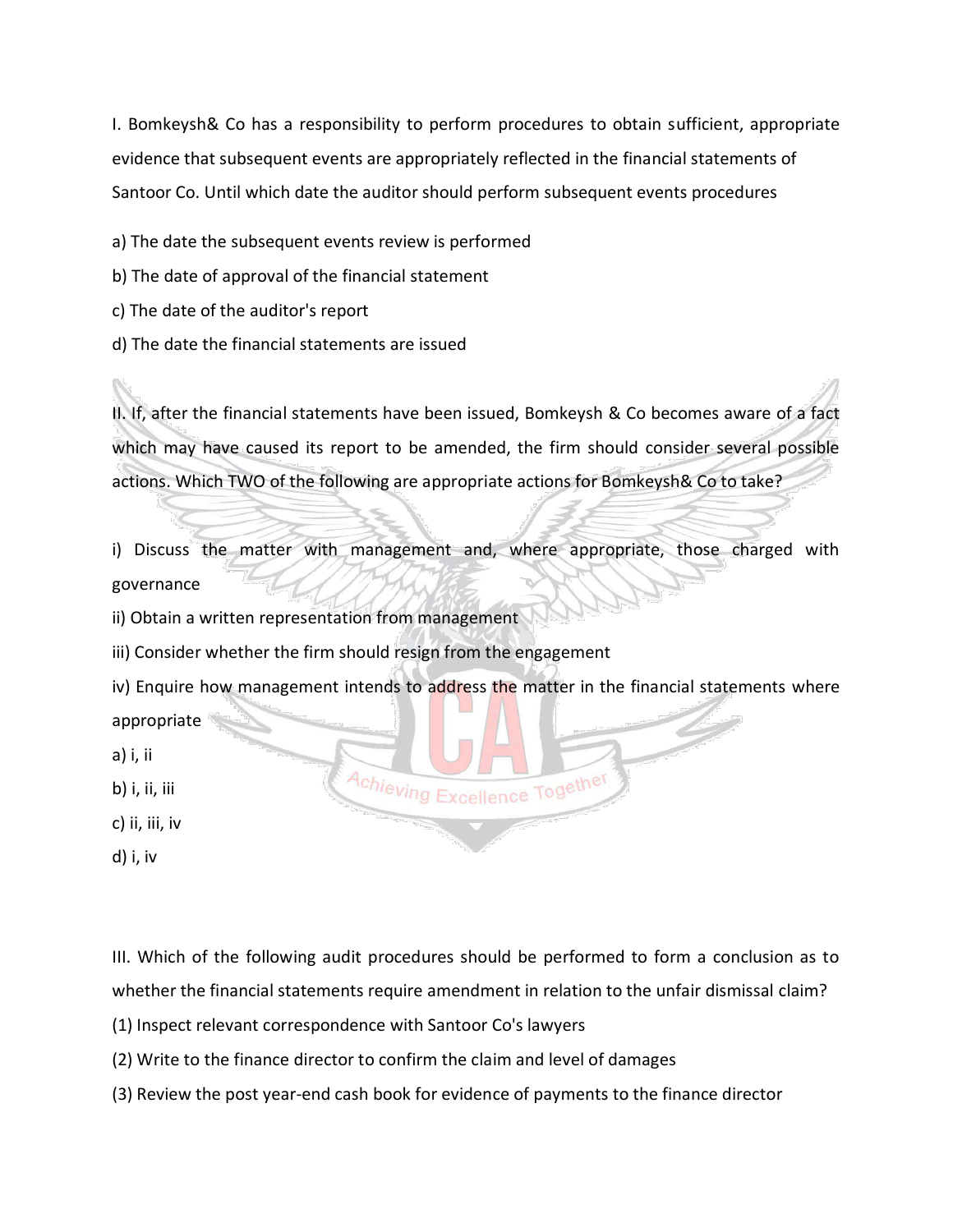(4) Request that management confirm their views in a written representation

- a) 1, 2 and 3
- b) 1, 2 and 4
- c) 1, 3 and 4
- d) 2, 3 and 4

IV. You are drafting the auditor's report for Santoor Co and the audit engagement partner has reminded you that the report will need to reflect the requirements of SA 701.

According to SA 701, which of the following should be included in the 'Key Audit Matters' paragraph in the auditor's report?

- a) Matters which required significant auditor attention
- b) Matters which result in a modification to the audit opinion
- c) All matters which were communicated to those charged with governance
- d) All matters which are considered to be material to the financial statements

V. Which of the following audit opinions will be issued if the unfair dismissal case is NOT adjusted for or disclosed within the financial statements?

- a) A qualified audit opinion as the financial statements are materially misstated
- b) A qualified audit opinion as the auditor is unable to obtain sufficient appropriate evidence
- c) An unmodified opinion with an emphasis of matter paragraph
- d) An unmodified audit opinion

**(5×2=10 MARKS)**

## **General MCQs**

- 1. Which of the following in incorrect w.r.t audit programme
- (a) An audit programme consists of a series of verification procedures to be applied.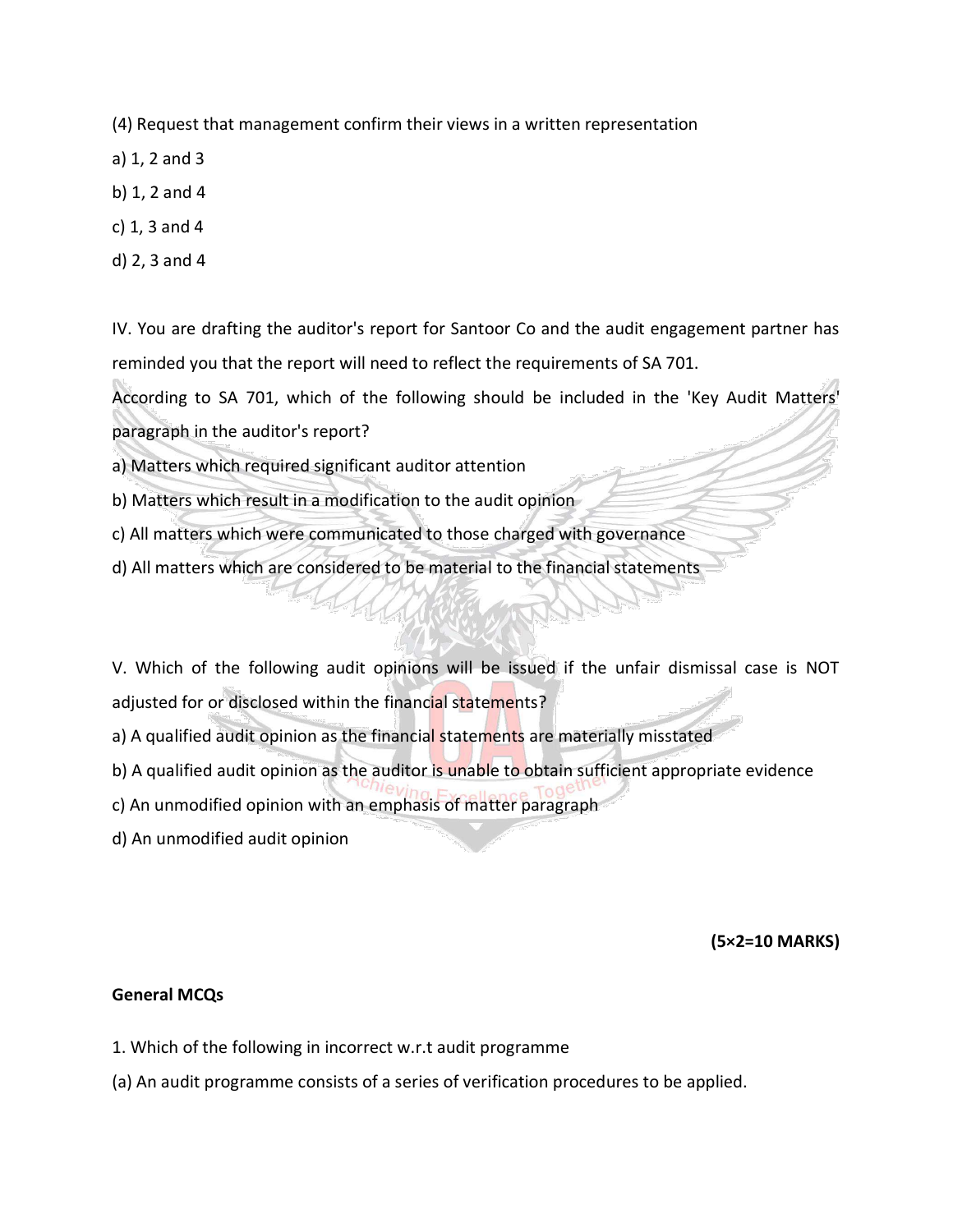(b) It is desirable in respect of each audit and more particularly for bigger audits an audit programme should be drawn up.

(c) An audit programme is a summarized plan

(d) There should be periodic review of the audit programme to assess whether the same continues

2. For purposes of the SAs, which of the following meaning attributed to the term "Assertions"

(a) Representations by management, explicit or otherwise, that are embodied in the financial statements, as used by the auditor to consider the different types of potential misstatements that may occur.

(b) A risk resulting from significant conditions, events, circumstances, actions or inactions that could adversely affect an entity's ability to achieve its objectives and execute its strategies or from the setting of inappropriate objectives and strategies.

(c) An identified and assesses risk of material misstatements that, in the auditor's judgement, requires special audit consideration.

(d) The audit procedures performed to obtain an understanding of the entity and its environment, including the entity's internal control to identify and assess the risk of material misstatement, whether due to fraud or error, at the financial statement and assertion levels.

3. A Ltd, is in a highly competitive industry with majority of the competition coming from middle east countries. The company's products have a relatively short life cycle and product development is continuous in order to keep up with competitors.

Achieving Excellence Together

For the inventory account, the assertion upon which most audit efforts should be concentrated is

- (a) Existence
- (b) Completeness
- (c) Right and Obligation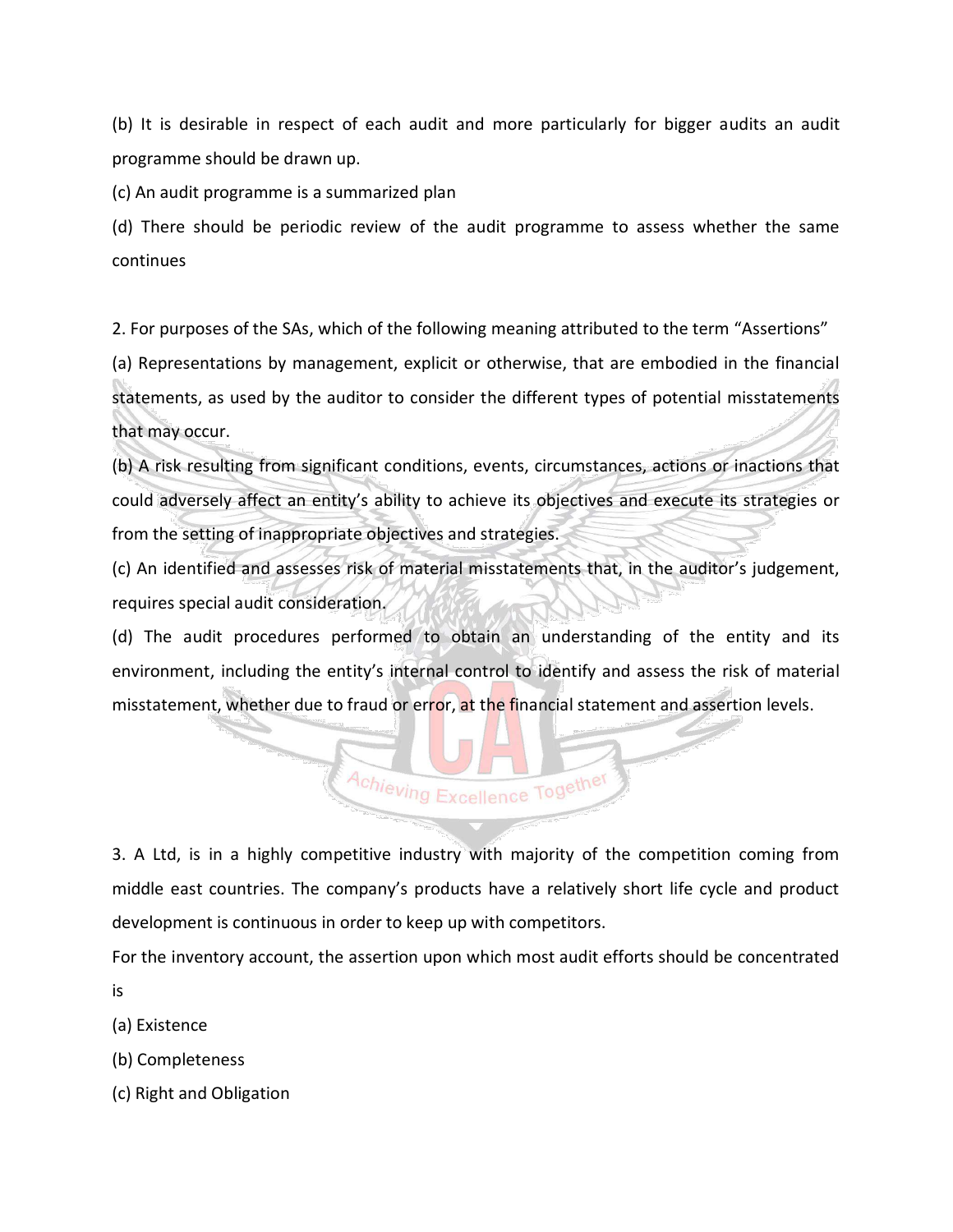(d) Valuation and Allocation

4. Which of the following is the least persuasive type of audit evidence?

- (a) Bank statements obtained from the client
- (b) Documents obtained by auditor from third parties directly
- (c) Carbon copies of sales invoices inspected by the auditor
- (d) Computations made by the auditor.

5. Which of the following factor should be considered for examining validity of transactions?

(a) Transaction should be taken place in compliance with terms and conditions of the agreement, if any

(b) If there are legal requirements, transaction should take place in compliance with legal requirements.

(c) Transaction should take place in compliance with internal rules and regulations.

(d) All of the above



**Question No.1 is compulsory.**

**Attempt any four questions from the remaining five questions**

**(70 Marks)**

## **Q.1 Examine with reasons whether the following statements are correct or incorrect**.

(a) In Joint Audit, "Each Joint Auditor is responsible only for the work allocated to him".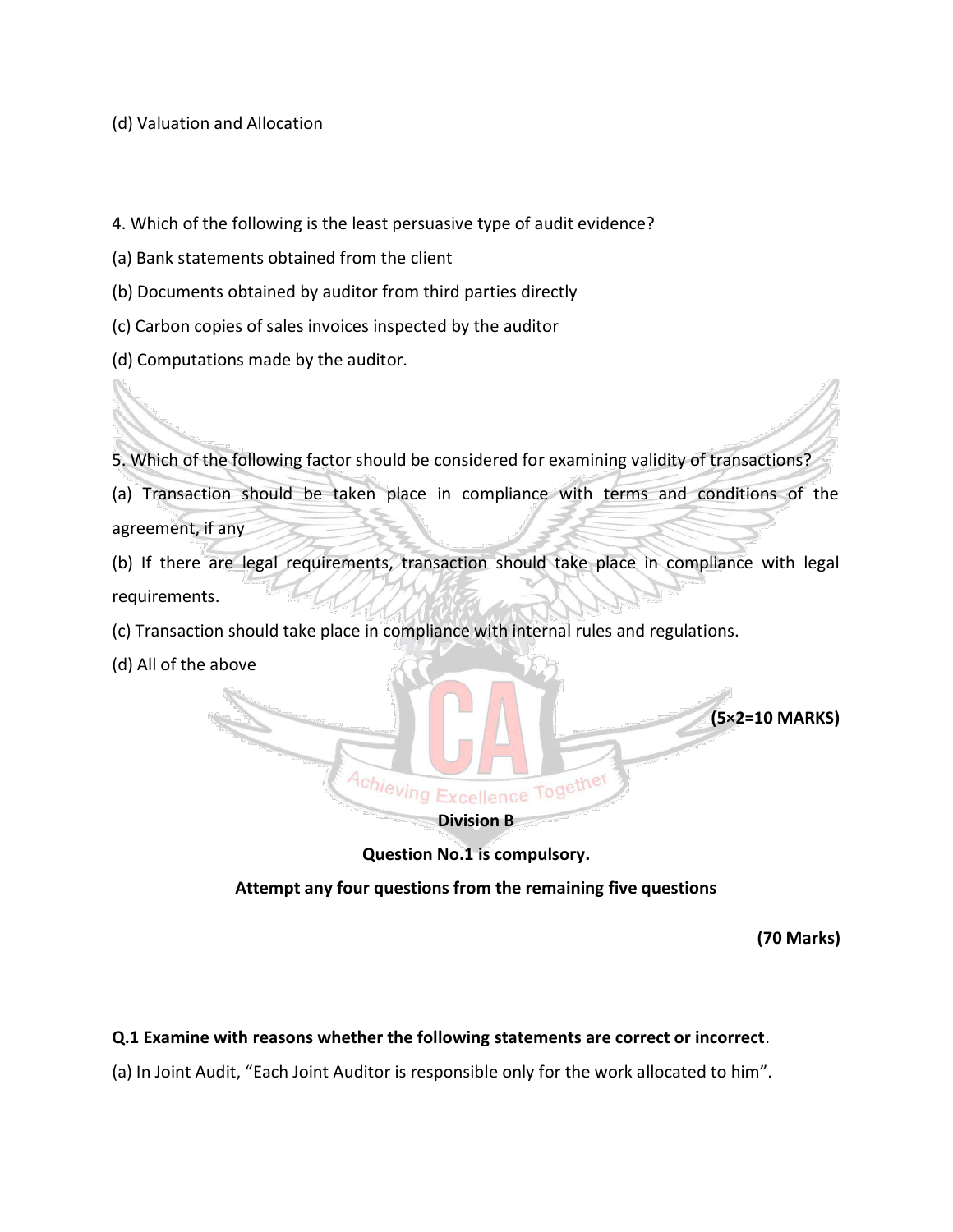(b) Generally, applying inquiry in combination with observation gives the most effective and efficient audit evidence.

(c) Pervasive effects on the financial statements are those that, in the auditor's judgment: Are confined to specific elements, accounts or items of the financial statements;

(d) A provision is recognized when: An entity has a present obligation (legal or constructive) as a result of a past event; It is probable that an outflow of resources embodying economic benefits will be required to settle the obligation; and A reliable estimate cannot be made of the amount of the obligation.

(e) The higher the auditor's assessment of the risk of material misstatement, the lower the sample size needs to be

(f) The auditor's lien on client's books and records is unconditional

(g) Mr. Aditya, a practicing-chartered accountant is appointed as a "Tax Consultant" of ABC Ltd., in which his father Mr. Sanghvi is the Managing Director, Mr. Aditya believes that his appointment is valid as tax consultant services are not included under section 144.

(h) Registered mortgage is affected by a mere delivery of title deeds or other documents of title with intent to create security thereof.

**(2 x 7 = 14 Marks) (Answer any seven out of eight)**

## **Q.2 (a)** Mr. X was appointed as the auditor of M/s Easygo Ltd. and intends to apply the

Achieving Excellence Together

concept of materiality for the financial statements as a whole. Please guide him as to the factors that may affect the identification of an appropriate benchmark for this purpose.

#### **(4 Marks)**

**(b)** As per SA 210 "Agreeing the Terms of Audit Engagements", preconditions for an audit may be defined as the use by management of an acceptable financial reporting framework in the preparation of the financial statements and the agreement of management and, where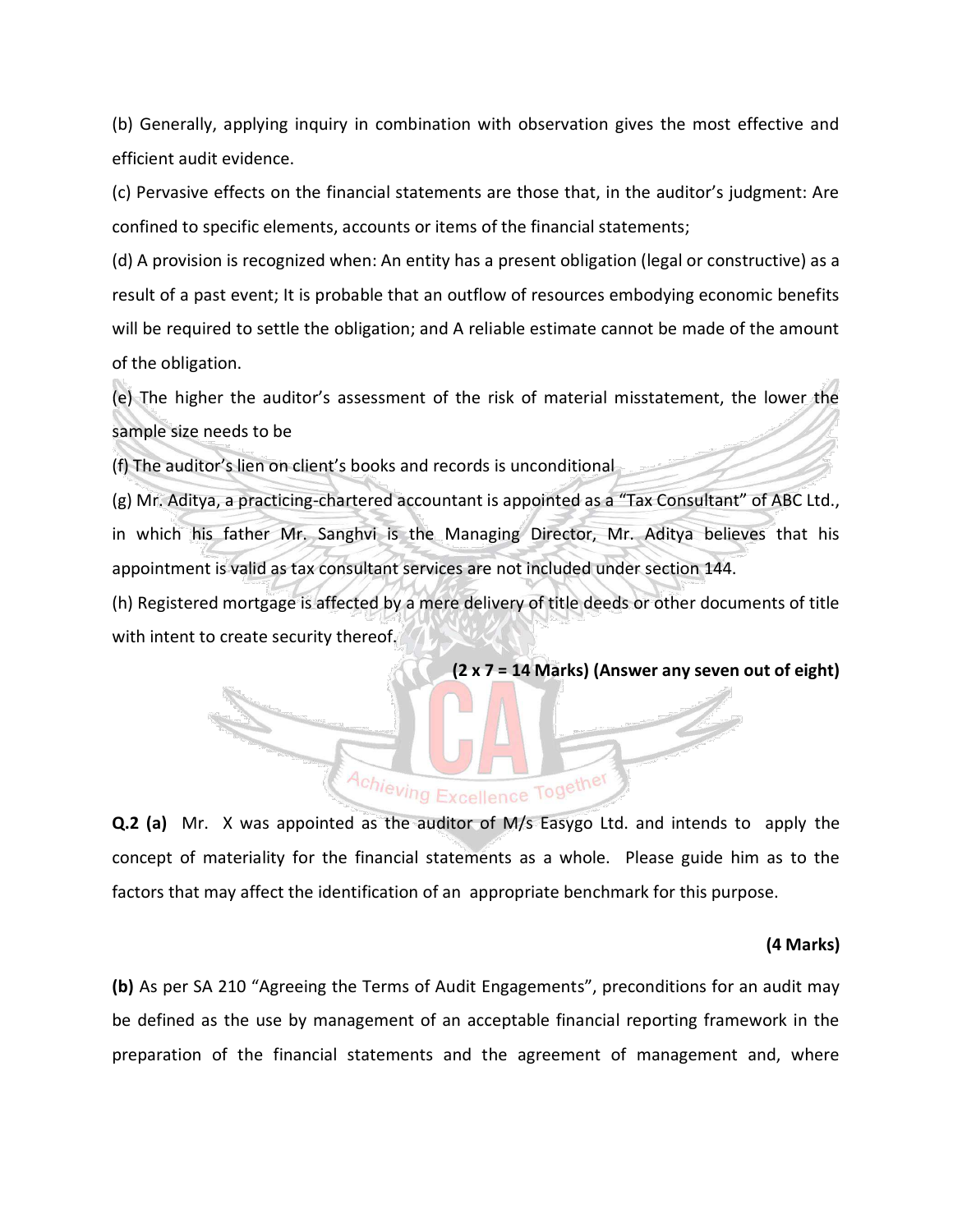appropriate, those charged with governance to the premise on which an audit is conducted. **Discuss** 

#### **(4 Marks)**

**(c)** Discuss the difference between Internal financial control and internal control over financial reporting.

## **(3 Marks)**

**(d)** In case of certain subject matters, limitations on the auditor's ability to detect material misstatements are particularly significant. Explain such assertions or subject matters.

**(3 Marks)**

**Q.3 (a)** A review of the internal control can be done by a process of study, examination and evaluation of the control system installed by the management. Discuss the methods for evaluation of internal control.

## **(4 Marks)**

**(b)** Audit sampling enables the auditor to obtain and evaluate audit evidence about some characteristic of the items selected in order to form or assist in forming a conclusion concerning the population from which the sample is drawn. Audit sampling can be applied using either non-statistical or statistical sampling approaches.

**(4 Marks)** 

**(c)** Discuss the Analytical Procedures used as Substantive Tests.

## **(3 Marks)**

**(d)** The risk of not detecting a material misstatement resulting from fraud is higher than the risk of not detecting one resulting from error. Explain

**(3 Marks)**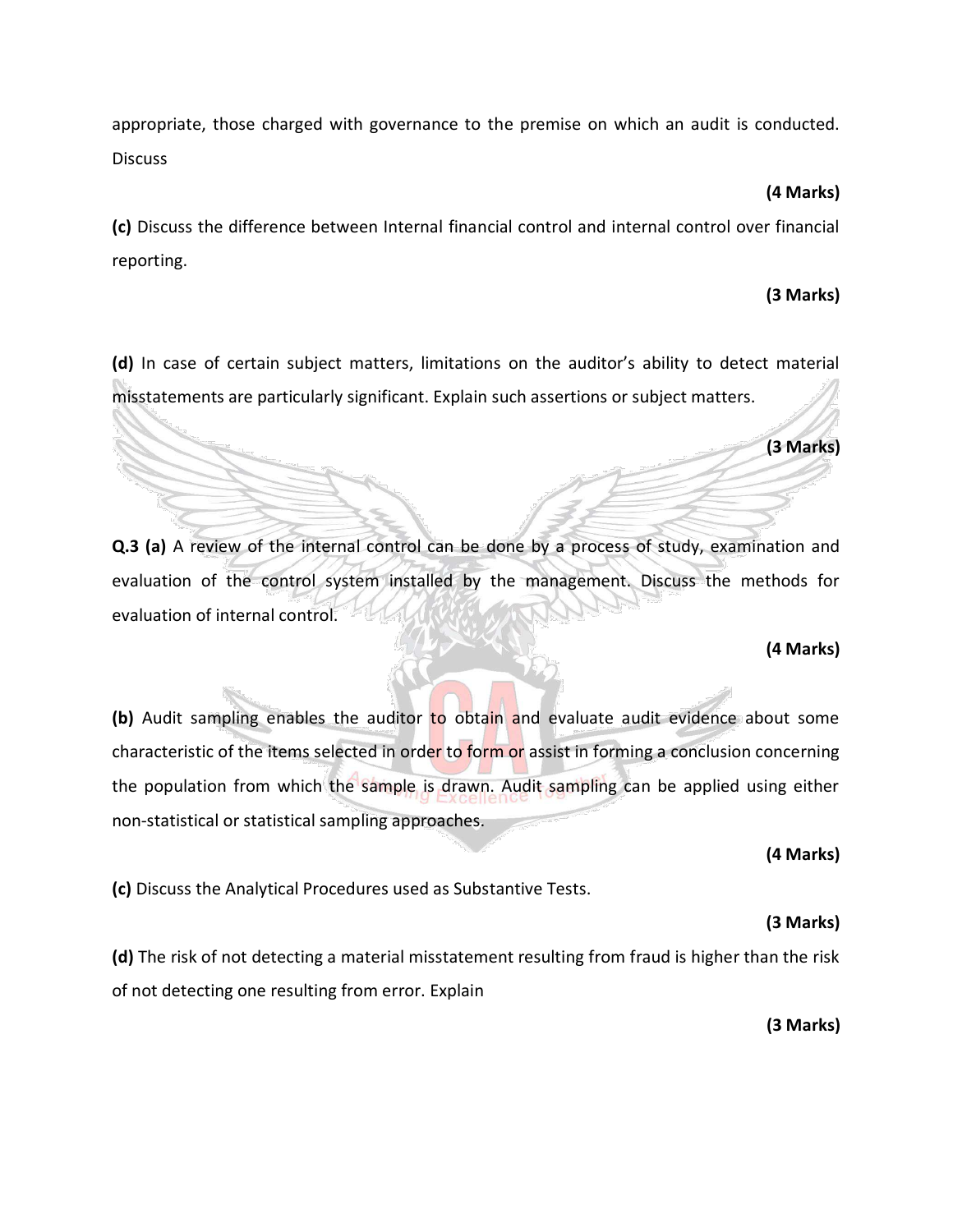**Q.4 (a)** Companies prepare their financial statements in accordance with the framework of generally accepted accounting principles (Indian GAAP), also commonly referred to as accounting standards (AS). In preparing financial statements, Company's management makes implicit or explicit claims (i.e. assertions) regarding assets, liabilities, equity, income, expenses, and disclosures in accordance with the applicable accounting standards. Explain with example stating the relevant assertions involved in this regard. Also, explain financial statement audit.

#### **(4 Marks)**

**(b)** Mr. Budha, Statutory Auditors of Secret Ltd. was not permitted by the Board of Directors to attend general meeting of the company on the ground that his right to attend general meetings is restricted only to those meetings at which the accounts audited by him are to be presented and discussed.

#### **(4 Marks)**

**(c)** Reserves are amounts appropriated out of profits whereas on the contrary, provisions are amounts charged against revenue. Discuss explaining the difference between the two and also explain clearly revenue reserve and capital reserve.

**(3 Marks)**

**(d)** Discuss the Compliance procedure for trade receivable as a part of sales audit.

.

#### **(3 Marks)**

**Q.5 (a)** As the statutory auditor of B Ltd. to whom CARO, 2016 is applicable, how would you report in the following situation? Physical verification of only 50% (in value) of items of inventory has been conducted by the company. The balance 50% will be conducted in next year due to lack of time and resources.

**(4 Marks)**